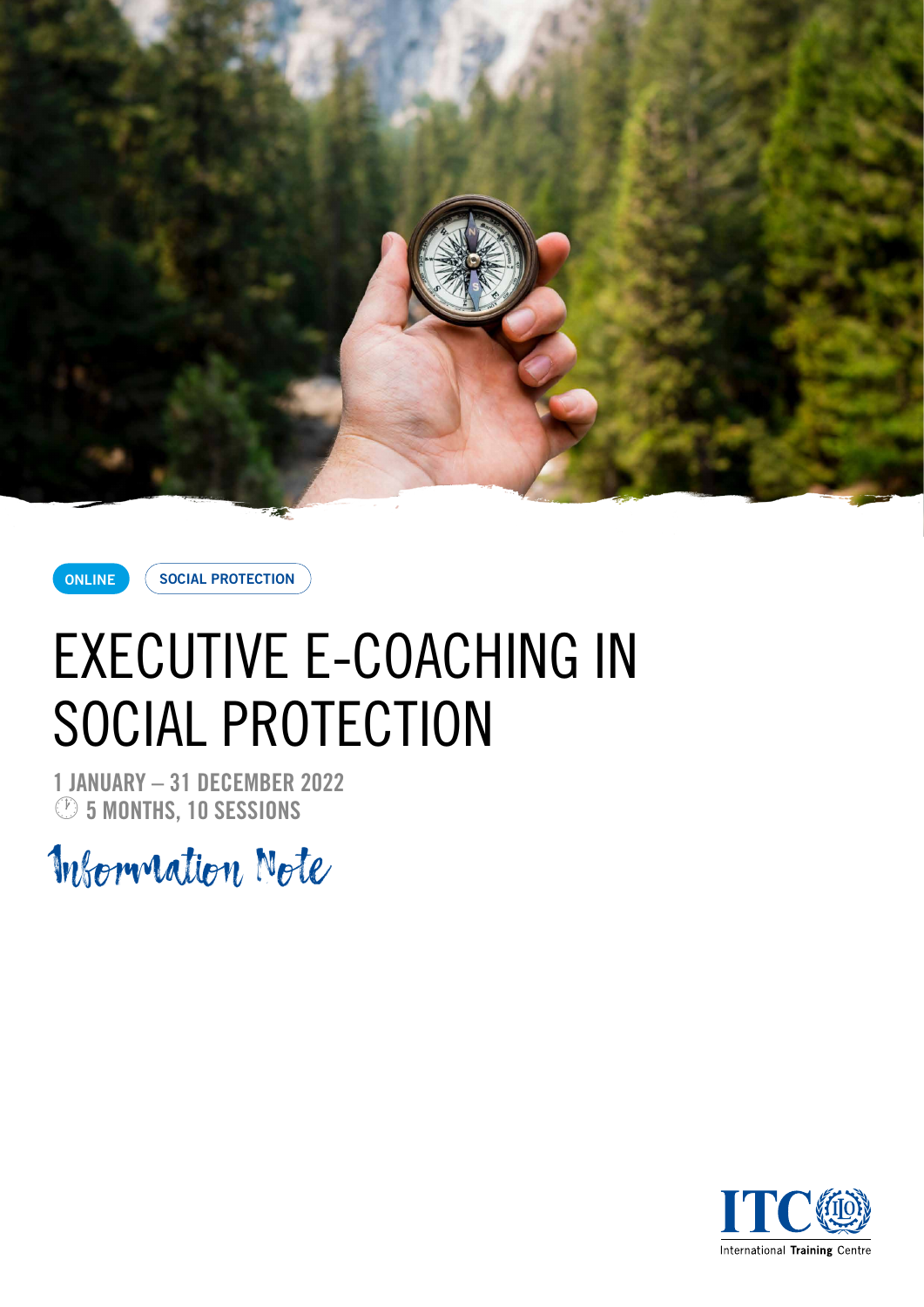# **OVERVIEW**

At a time when demand for social protection has soared, the drive to strengthen social protection systems and delivery has gathered momentum. The Executive E-coaching in Social Protection is a new online initiative by the ITCILO aimed at responding to this growing need in order to help professionals across the world enhance their work in social protection and get customised technical assistance - e-coaching - where and when they want it. This Executive E-coaching programme is designed as a standalone learning initiative, but it may also be combined with, and build on, other training courses in social protection offered by the ITCILO.

### WHAT

#### **WHAT WILL I LEARN?**

E-coaching is a two-way exchange between a learner and an expert e-coach. It is meant to build on, and refine, a learner's existing knowledge and expertise as well as providing additional technical assistance to help them address some of the professional challenges they are facing. The learning path is customised to the learner. It is informed by their specific needs and framed by their unique context. The e-coach provides guidance and support accordingly, fostering self-reflection and the practical application of knowledge acquired by the learner.

#### **WHAT WILL I BE ABLE TO DO?**

Learners will be able to strengthen their knowledge and skills in a specific technical area of social protection as defined by them. They will get tailored technical assistance and guidance from an expert to help them find practical solutions to the concrete problems they are facing where they are.

### **WHY**

#### **WHY SHOULD I JOIN?**

This online learning programme is specifically designed for officials and professionals working in social protection to help them analyse and respond to their rapidly changing context. Participants will:

- Identify the technical area and specific competencies they wish to strengthen through an initial tailored assessment conducted by the ITCILO.
- Be matched with an e-coach from a number of highly qualified and experienced international social protection experts.
- Engage in live sessions with their e-coach.
- Benefit from a range of online resources on best practices and case studies compiled by the ITCILO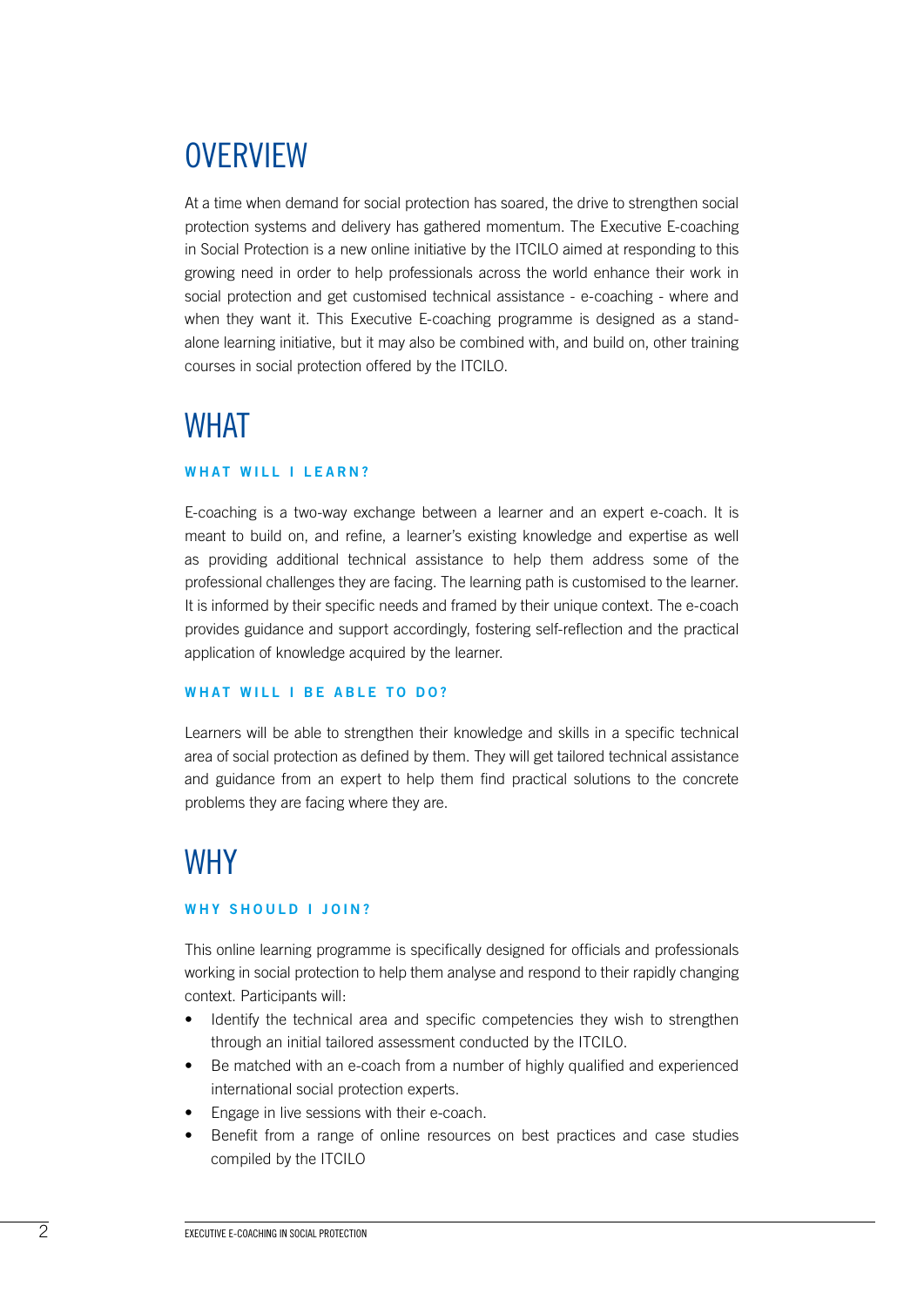# **WHO**

#### **WHO TAKES THIS COURSE?**

The programme is aimed at strengthening the competencies of a wide range of professionals working in social protection institutions, ministries, international organizations, social partners and civil society partners tasked with designing and implementing social protection programmes.

# LANGUAGE

The programme is available in **English**, **French**, **Spanish**, **Portuguese** and **Arabic** based on learner needs and depending on the availability of suitable coaches.

### **HOW**

The programme is delivered entirely online, offering participants the opportunity to learn where they are without the need to travel.

The e-coaching engagement will consist of a cycle of ten sessions with an expert e-coach over a period of five months. The time, duration and structure of the sessions will be agreed upon with the e-coach. Please note that the programme will take an estimated 40 hours to complete.

More than one person from the same organization/team can join the programme to receive group e-coaching sessions. If you are interested in this modality, please contact the ITCILO for further information about pricing and application.

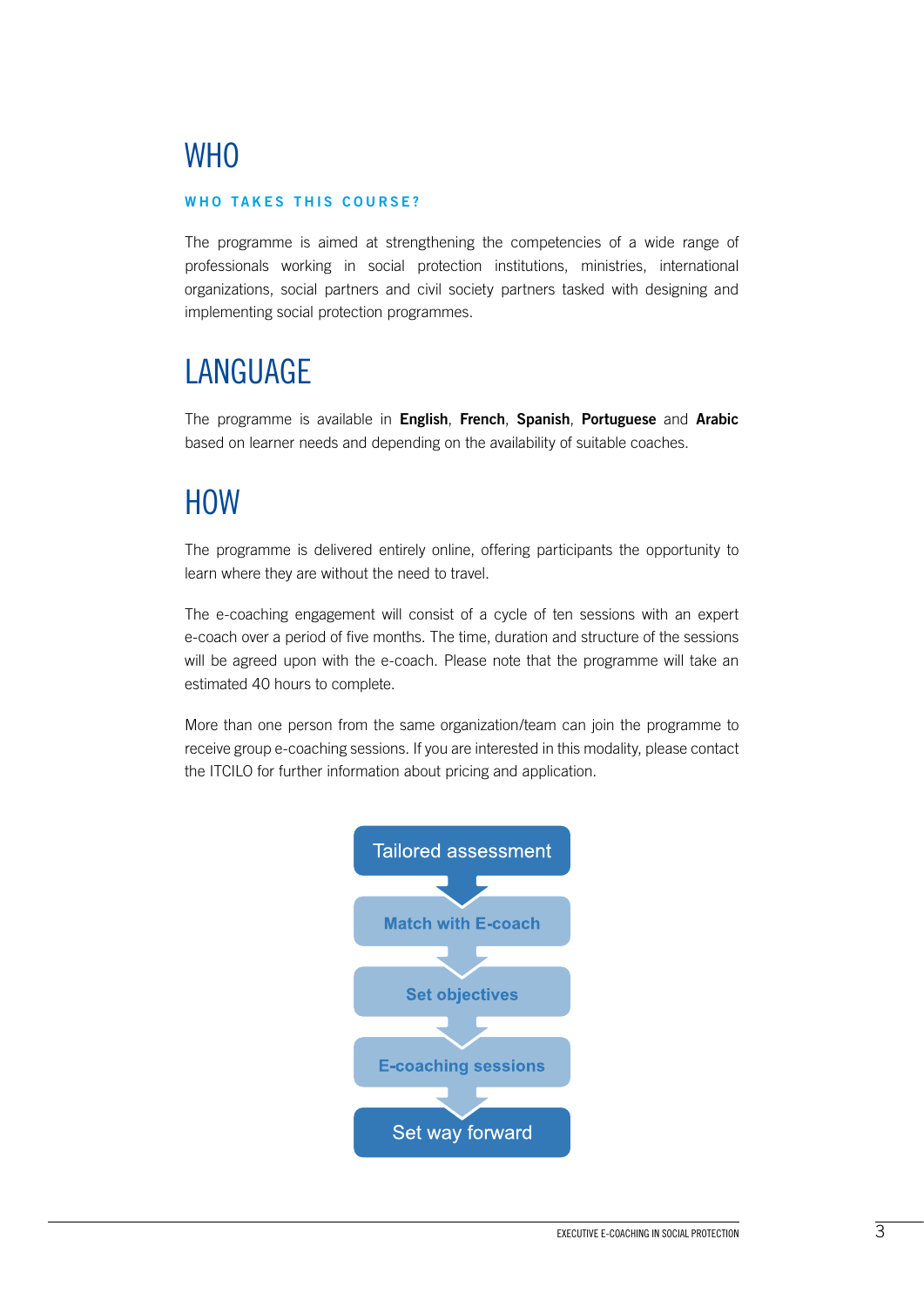- We will begin with a **tailored assessment** conducted by the ITCILO team. This will help learners identify their specific needs and clarify what they wish to get out of the programme.
- The ITCILO team will then match the learner/s with the most appropriate **expert e-coach** and will facilitate the first 'meet and greet' session. The e-coach and the learner/s will then jointly define the objectives of their engagement.
- The e-coaching sessions will offer the e-coach and learner/s the opportunity to explore specific social protection issues and challenges in depth, **sharing targeted resources, best practices and technical advice**, enabling learners to apply the practical guidance to their day-to-day work.
- At the end of the cycle of sessions, learners will be encouraged to develop an **action plan** outlining how they will sustain the learning beyond the end of the programme. The e-coach and the learner/s will also jointly evaluate the quality and outcomes of their engagement with guidance from the ITCILO.

## PRICE

Individual e-coaching: To be confirmed.

Group e-coaching: please contact us for further information about pricing and application.